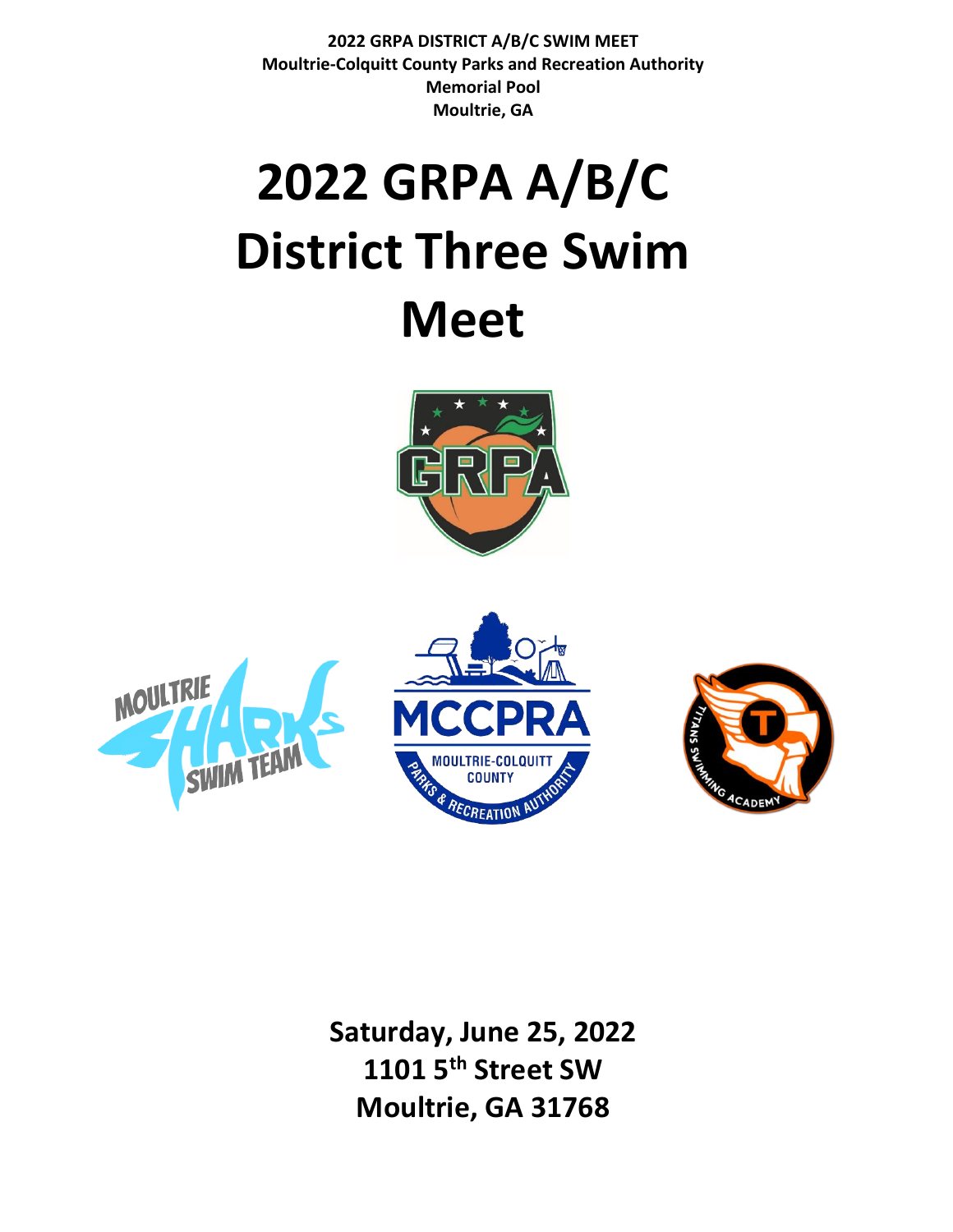|                                                                                                                                                                                 |               | June 25, 2022                        |                    |                                              |
|---------------------------------------------------------------------------------------------------------------------------------------------------------------------------------|---------------|--------------------------------------|--------------------|----------------------------------------------|
|                                                                                                                                                                                 |               | <b>ENTRY SUMMARY AND WAIVER FORM</b> |                    |                                              |
| <b>Team Name:</b>                                                                                                                                                               |               | <b>ABBREV.</b>                       |                    |                                              |
| <b>Coaches:</b>                                                                                                                                                                 |               | <b>Mail Results to:</b>              |                    |                                              |
| <b>Team Address</b><br>Phone:<br><b>Cell Phone:</b>                                                                                                                             |               | E-Mail:                              | Zip                | the control of the control of the control of |
| <b>Entry Recap:</b><br><b>7 &amp; 8 Girls</b><br>9 & 10 Girls<br>9 & 10 Boys<br>11 & 12 Girls<br>11 & 12 Boys<br>13 & 14 Girls<br>13 & 14 Boys<br>15 - 18 Girls<br>15 - 18 Boys | # of Swimmers | Ind. Event                           | <b>Relay Teams</b> | <b>Mixed Relays</b>                          |
| <b>TOTAL</b>                                                                                                                                                                    | X \$6.00      | X \$7.00                             | X \$15.00          | X \$15.00                                    |

I, the undersigned coach or team representative, certify that all swimmers on the enclosed entry and all coaches listed above are eligible by the swimming rules in the current edition of the GRPA Athletic Manual. I acknowledge that I am familiar with the safety rules of USA Swimming and Georgia Swimming, Inc. regarding warm-up procedures and that I shall be responsible for the compliance of my swimmers with those rules during this meet.

I the undersigned, in consideration of our being accepted as entrants in the State Swim Meet, do hereby for ourselves, our heirs executors, and administrators, waive, release, and forever discharge any and all rights and claims for any injury or damages which we have or hereafter accrue to us against the Moultrie Colquitt County Parks and Recreation Authority, or the Moultrie Sharks Swim Team in connection with this swim meet.

Team Official: **Example 20** and the Date: **Date:**  $\blacksquare$ 

**\_\_\_\_\_\_\_\_\_\_\_\_\_\_\_\_ \_\_\_\_\_\_\_\_\_\_\_\_\_\_\_\_ \_\_\_\_\_\_\_\_\_\_\_\_\_\_\_ \_\_\_\_\_\_\_\_\_\_\_\_\_\_**

**Mail Entries and Check To: Moultrie-Colquitt County Parks and Recreation Authority Attention: District III Swim Meet PO Box 1749 Moultrie, GA 31776**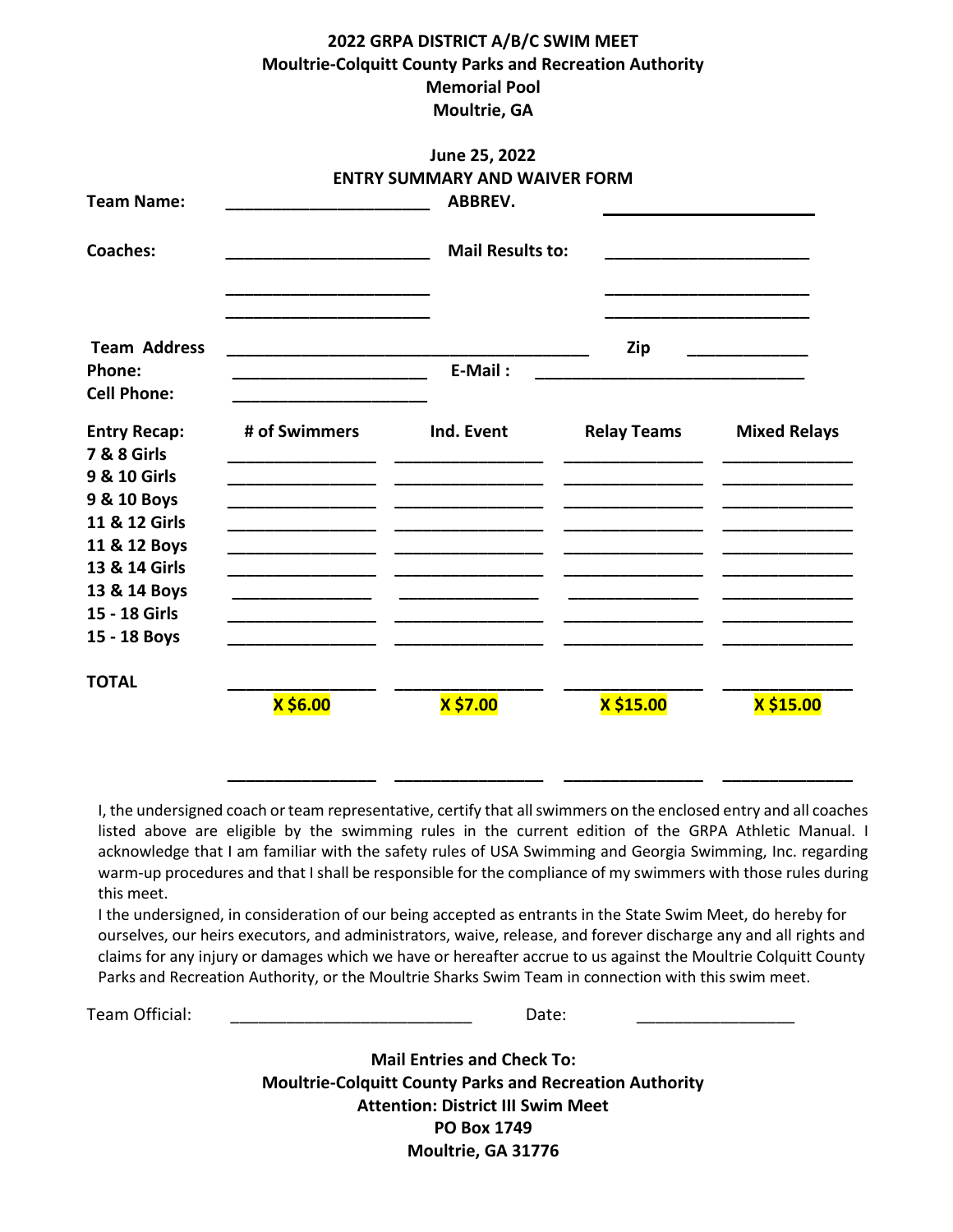**DATE: SATURDAY, June 25, 2022**

## **TIME: 7:00 AM WARM- UPS WILL BEGIN 9:00 AM OPENING CEREMONIES**

**WHERE: MOULTRIE COLQUITT COUNTY PARKS AND RECREATION AUTHORITY Memorial Pool 1101 5th Street SW, Moultrie, GA 229-668-0028** 

**FACILITIES: A 25 YARD OUTDOOR COMPETITION POOL WITH 10 LANES. BLEACHERS WILL BE ON THE POOL DECK. SPACES WILL BE PROVIDED FOR TEAMS TO BRING AND SET-UP THEIR OWN SHADE. (Map attached)**

**TIMING: ELECTRIC TIMING WITH TOUCH PADS, BACK-UP BUTTON AND BACK-UP WATCHES.**

- **RULES: GOVERNED BY THE GEORGIA RECREATION AND PARKS ASSOCIATION ATHLETIC MANUAL AND USA SWIMMING.**  Current USA Swimming rules will govern the conduct of this meet unless over ridden by GRPA rules. Any swimmer, who qualifies for the meet on either day of competition, and subsequently "no shows", their agency will be fined \$10.00. This fine must be paid to GRPA **Swimmers will be responsible for swimming in their assigned heats and lanes.** The meet referee has discretion to determine the need to do dive-over starts. The FINA start rule will be in effect.
- **ELIGIBILITY: AGE CONTROL DATE IS PRIOR TO JUNE 1ST OF THE CURRENT YEAR. A CHILD MUST ATTAIN THE AGE OF 7 FOR COMPETITION.**

**OFFICIAL GRPA ROSTER MUST BE SUBMITTED PRIOR TO THE FIRST EVENT FOR PROOF OR VERIFICATION OF AGE. FAILURE TO SUBMIT ACCEPTABLE PROOF WILL RESULT IN A FORFEIT OF THAT INDIVIDUAL FROM ALL HIS/HER EVENTS.** 

A swimmer must have qualified in the top three in their district meet either in a relay or individual event.

**ENTRY FEE: THERE WILL BE A \$6.00 FEE PER SWIMMER. INDIVIDUAL EVENTS ARE \$7 PER PERSON PER EVENT AND \$15 PER RELAY TEAM, PER RELAY EVENT.** 

> **MAKE CHECKS PAYABLE TO: MOULTRIE COLQUITT COUNTY PARKS AND RECREATION AUTHORITY Attn: DISTRICT III SWIM MEET PO BOX 1749 MOULTRIE, GA 31776**

**CONCESSIONS:** Newly remodeled concessions area next to pool will be open with hamburgers, hot dogs, drinks, slushees and other items available for purchase. A hospitality area will be provided for all officials and coaches.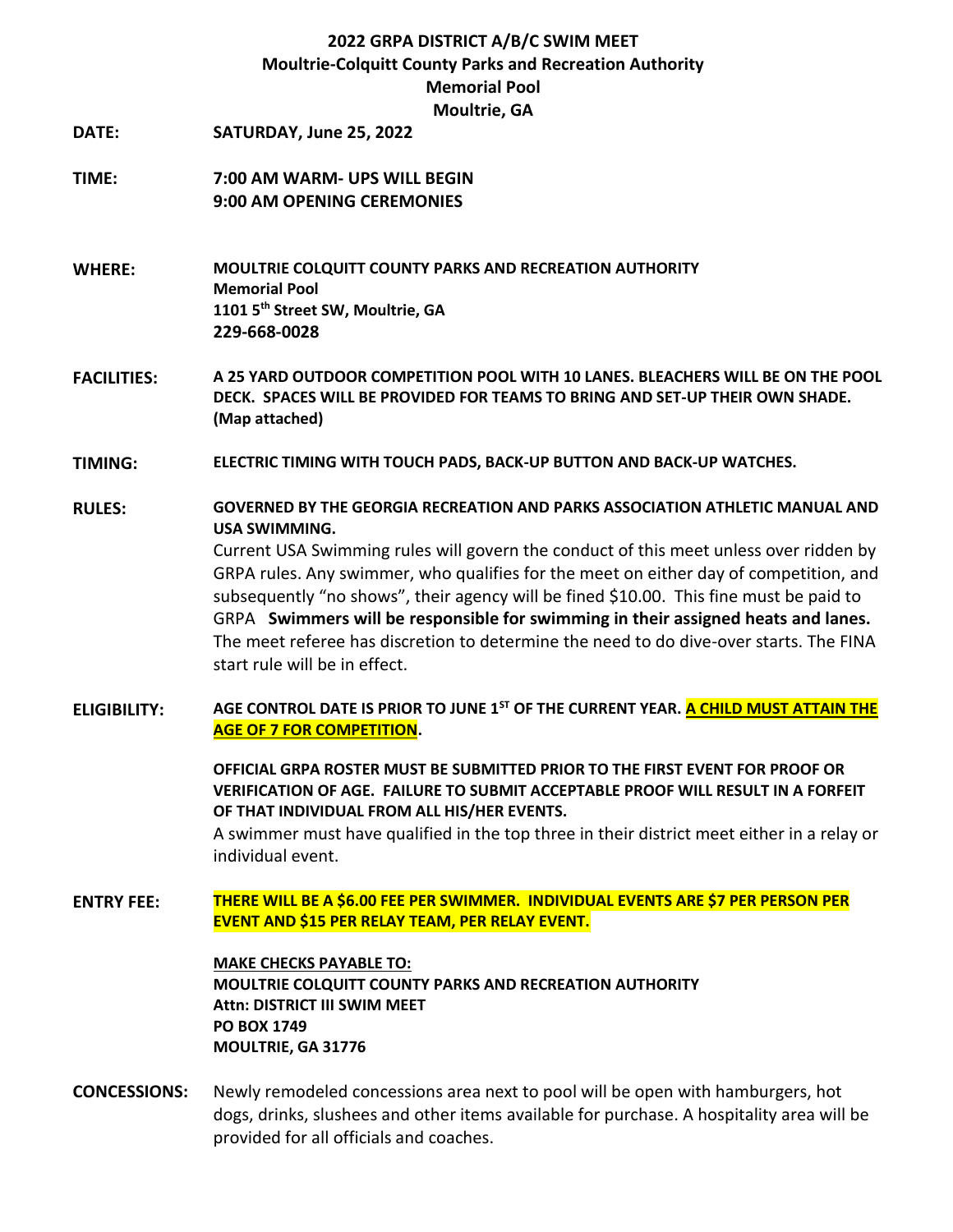**ENTRY LIMIT: EACH COMPETITOR MAY ENTER A MAXIMUM OF THREE INDIVIDUAL EVENTS AND TWO RELAY EVENTS.**

#### **ENTRY DEADLINE: ALL ROSTERS, ENTRY REPORTS AND ENTRY FORMS MUST BE AT THE MOULTRIE COLQUITT COUNTY PARKS AND RECREATION AUTHORITY BY MIDNIGHT, WEDNESDAY, June 15, 2022.**

- **MEET EVENT FILE:**  Will be available on the MCCPRA (www.mccpra.com) Web Site under GRPA District 3 Swim Meet
- **RULES: GOVERNED BY THE GEORGIA RECREATION AND PARKS ASSOCIATION ATHLETIC MANUAL, DISTRICT 3 ATHLETIC SUPLEMENT AND USA SWIMMING.** Current USA Swimming technical rules will govern the conduct of this meet unless over ridden by GRPA rules. Any swimmer, who qualifies for the meet on either day of competition, and subsequently "no shows", their agency will be fined \$10.00. This fine must be paid to GRPA **Swimmers will be responsible for swimming in their assigned heats and lanes.** The meet referee has discretion to determine the need to do dive-over starts. "Any USA Swimming swimmer entered in the meet, unaccompanied by a USA Swimming member coach, must be certified by a USA Swimming member coach as being proficient in performing a racing start or must start each race from within the water. It is the responsibility of the swimmer or the swimmer's legal guardian to ensure compliance with this requirement."

**Use of audio or visual recording devices, including a cell phone, is not permitted in changing areas, rest rooms or locker rooms**.

**DECK** 

- **CHANGING: Deck Changing is prohibited. – (Changing, in whole or in part, into or out of a swimsuit when wearing just one suit in an area other than a permanent or temporary locker room, bathroom, changing room or other space designated for changing purposes). Swimmers participating in deck changing could be subject to removal from further competition in the meet.**
- **SWIM SUITS: Swim Suits- As per USA Swimming Rule 102.8.1C: "Only suits complying with FINA swimsuit specifications may be worn in any USA Swimming sanctioned or approved competition". Please note that the women's "tie-back" swimsuit is not legal for competition and should not be worn at any time by competitors in the competition venue (including warm-ups).**

*In all Georgia Swimming Sanctioned or Approved competitions, the use of Tech Suits as defined below will NOT be allowed by any 10&U athletes (whether competing in agespecific or "Open" events). In addition, the use of Tech Suits will NOT be allowed in any 11-12 events, with exception of meets determined as Championship meets by the Technical Planning Committee- see web site for meets.* 

*Georgia Swimming defines "Tech Suit" as any suit with bonded or meshed seams and/or kinetic tape. The LSC will publish a list of restricted suits, which shall be updated on a monthly basis, as a resource for swimmers, parents and coaches;*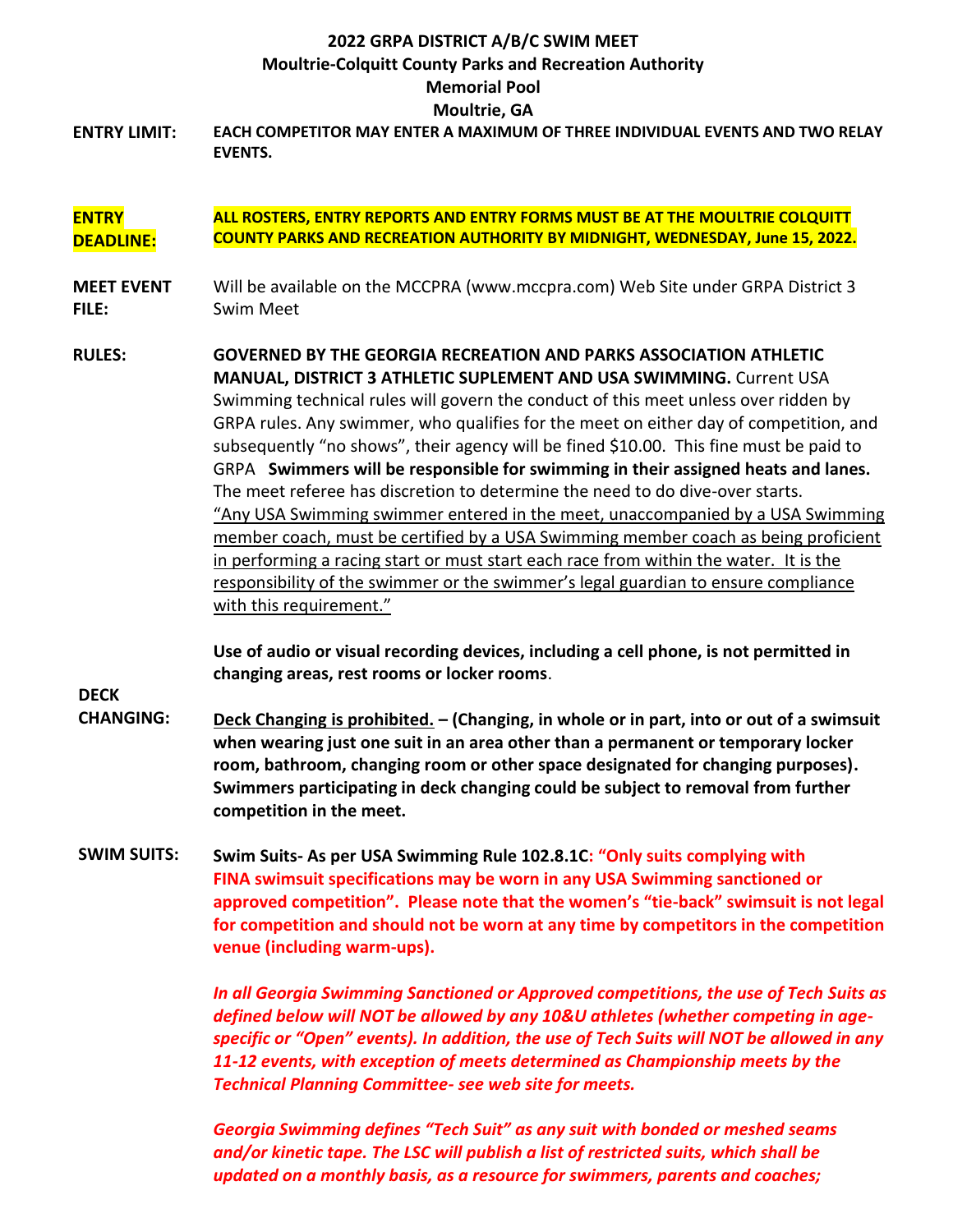*however a suit does NOT need to be included on the list in order to be considered a restricted suit. Restricted Suit List by Manufacturer - Web Link*[https://www.teamunify.com/lscszgs/\\_\\_eventform\\_\\_/976033\\_Georgia%20Swimming%2](https://www.teamunify.com/lscszgs/__eventform__/976033_Georgia%20Swimming%20Tech%20Suit%20Restrictions%20-%20final%20draft.pdf) [0Tech%20Suit%20Restrictions%20-%20final%20draft.pdf](https://www.teamunify.com/lscszgs/__eventform__/976033_Georgia%20Swimming%20Tech%20Suit%20Restrictions%20-%20final%20draft.pdf)

#### **BODY TAPE: Body Tape- Per USA Swimming Rule 102.8.1E: "Any kind of tape on the body is not permitted unless approved by the referee."**

#### **ENTRY FORMAT:**  Submit entries in Hy-tek (preferred) format or on a standard meet entry form. Entries must include each swimmer's first and last name, age, and seed time for each event entered.

**Swimmers entered in the meet who are only competing as members of relay teams must be entered with all other participants for the purpose of verifying entries**. Their names should be submitted on the hard copy as relay-only swimmers. A printed copy of all entries, fees, and a completed and signed liability release form from each must accompany the entries. If a swimmer has a USA Swim Number it must be noted on the entry information for that swimmer. USA Numbers will not be added after the meet has concluded. All swimmers must be listed on the GRPA Roster and have their Birth Verification in order to swim.

## **RULE**

## **CLARIFICATION: Mixed Gender Relays will be included for all age divisions. Mixed gender relays consist of two (2) males and two (2) females. Eligible competitors may swim ONE FREE and ONE MEDLEY relay. Swimmers who qualify for 2 relays cannot swim 2 Free (same gender & mixed) or 2 Medley relays.**

- **SEEDING:** All events will be pre-seeded in a circle seeded format.
- **MEET FORMAT:** All events will be in a timed finals format for an 8-lane pool. The top 3 swimmers from each event will advance to the State Swim Meet. Should they not want to attend they must scratch immediately following the District Meet since entries are due the same date for the GRPA State B Meet.

**Disabled Swimmers:** Coaches for teams that have disabled swimmers competing must notify the meet referee at the coaches meeting. Disabled swimmers will compete as long as they meet the qualifying requirements.

## **AWARDS: RIBBONS WILL BE AWARDED TO THE TOP EIGHT FINISHES IN EACH EVENT FOR DISTRICT.**

**PARKING: Parking is located adjacent to the pool. All parking is within walking distance.**  VEHICLES WILL NOT BE ALLOWED TO PARK DIRECTLY IN FRONT OF THE POOL AREA. PARKING MAP IS ATTACHED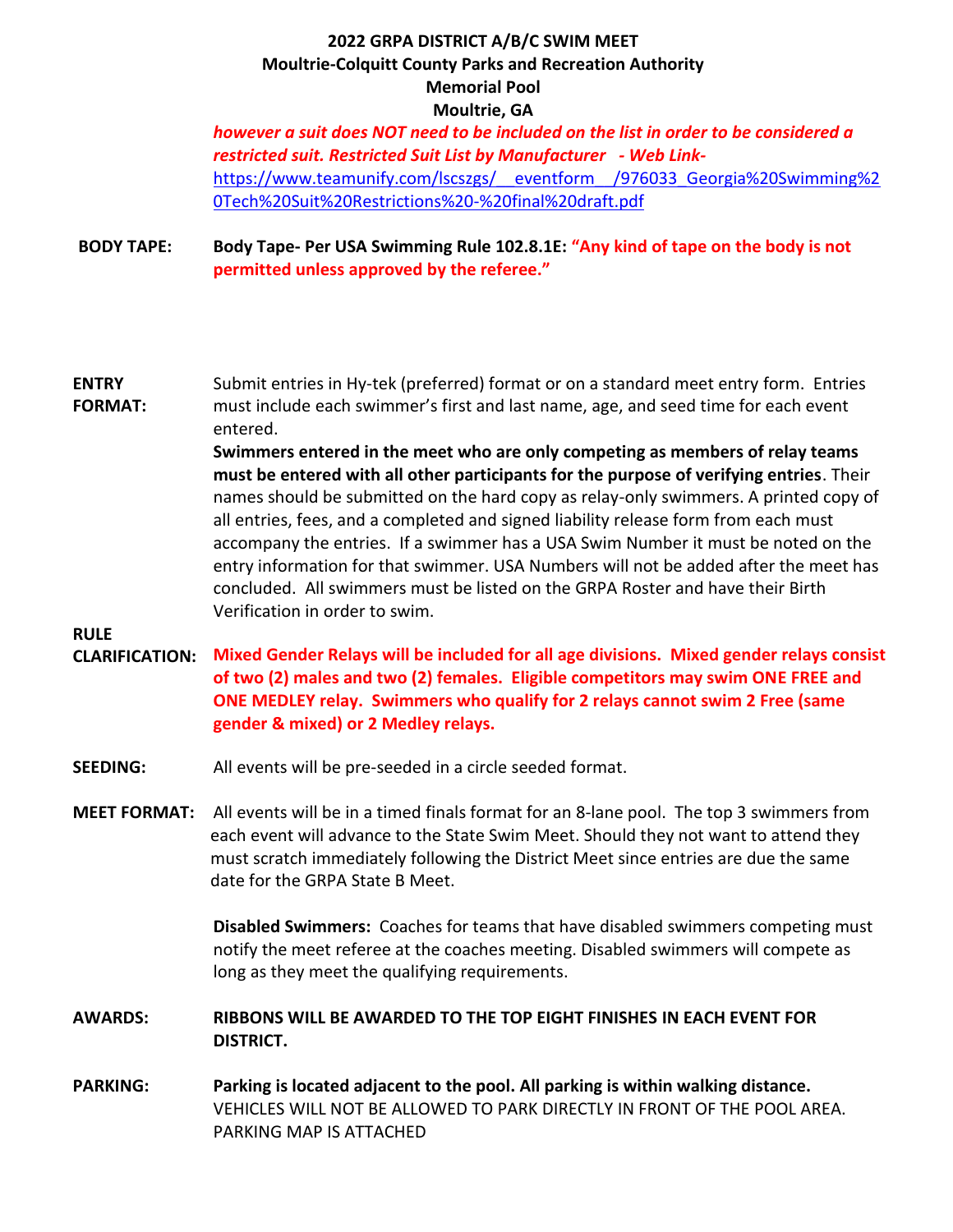**COACHES: Coaches will be required to sign in and show their required coaches certification as dictated in the GRPA State Athletic Manual. All teams must submit with their entries a list of the (2) coaches who will attend this meet.** 

> **ALL coaches planning to be on the pool deck MUST have a valid coach's card. COACHES WILL BE GIVEN AND ARE REQUIRED TO DISPLAY THEIR SWIMMING BADGE WHILE ON THE POOL DECK AND IN HOSPITALITY. At least one coach from each team must attend any coaches' meeting. Coaches whose names listed on the waiver form will receive a heat sheet from the clerk of course in their packet**.

### **COACHES MEETING:**  *A mandatory coaches' meeting will be Saturday, June 25th, 2022, at 8:30 AM*. At least one coach from each team is required to attend any coaches' meeting. Subsequent meetings will be arranged if needed. Coaches arriving late should check in with the clerk of course upon arrival.

- **OFFICIALS:** *MCCPRA welcomes visiting officials and will appreciate help in officiating this competition. Any certified official or apprentice registered with USA Swimming or NFHS Swim Officials wishing to officiate at any session* **must sign in prior to the required officials meeting** which is held one hour before the start of each session. All officials must present at check-in current USA Swimming registration cards and current certification cards. Officials must display their credentials while officiating or in hospitality. Officials must have current certification in order to be on the pool deck in any official capacity. **It will be appreciated if all officials would contact the MCCPRA and the Meet Referee with their intent to officiate. They should try to contact the meet referee at least two weeks prior to the meet. All requests will be considered. (USA SWIM & NFHS Swim Credentials Recognized)**
- **WARM-UP:** USA and Georgia Swimming warm-up procedures and rules will be posted and must be followed. All teams will be required to furnish at least one coach with current GRPA Swimming certification to supervise each warm-up. Memorial Pool will be open Saturday morning at posted warm-up times on June 19, 2021 for general warm-up.

**OTHER INFORMATION:** Hotel and restaurant information as well as directions are attached and will also be available at www.mccpra.com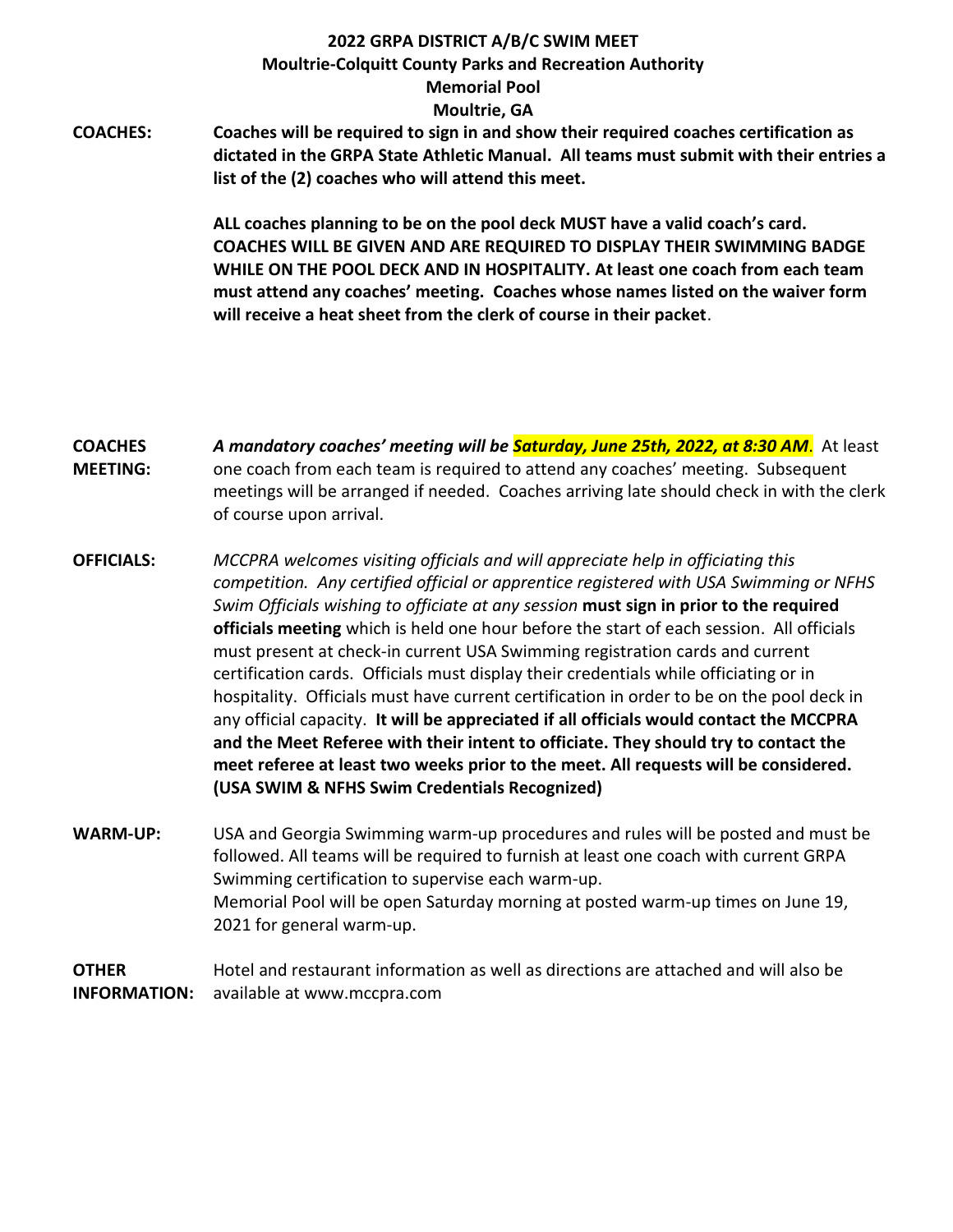**ADVANCING TO**  *The top three finishers in each classification* will advance to the GRPA State Swim **STATE:**  Meets:

> **Class A State Swim Meet: July 22-23, 2022, Cherokee County Parks and Recreation** Contact: Kim Whatley, [kwhatley@cherokeega.com,](mailto:kwhatley@cherokeega.com) 678-880-4760

**Class B State Swim Meet: July 15-16th, Moultrie-Colquitt County Parks and Recreation Authority** Contact: Shyanna Corman, [shyanna.corman@moultriega.com,](mailto:shyanna.corman@moultriega.com) 706-891-4199

**Class C State Swim Meet: July 22-23, 2022, Tift County Parks and Recreation Department** Contact: Tim Petrea , [tim.petrea@tiftcounty.org,](mailto:tim.petrea@tiftcounty.org) 229-392-3166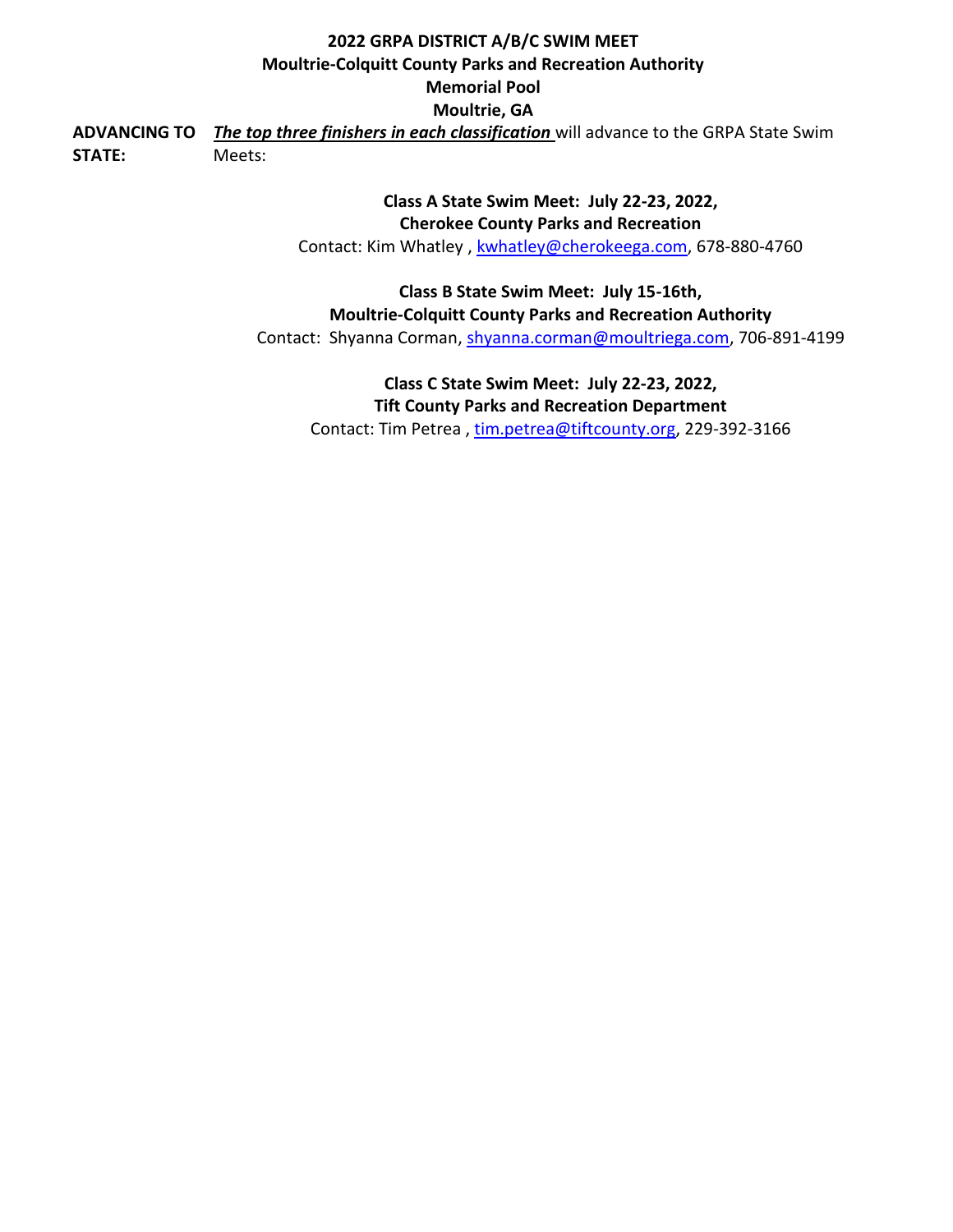# **GRPA DISTRICT A/B/C SWIM MEET Moultrie-Colquitt County Parks and Recreation Authority Memorial Pool Moultrie, GA Order of Events -- Saturday, June 25, 2022 GRPA D III ABC Swim Meet**

| 1                       | Girls 7-8 50 Freestyle            | 50 | Girls 11-12 100 IM                   |
|-------------------------|-----------------------------------|----|--------------------------------------|
| 2                       | Boys 7-8 50 Freestyle             | 51 | Boys 11-12 100 IM                    |
| 3                       | Girls 9-10 50 Freestyle           | 52 | Girls 13-14 100 IM                   |
| $\overline{\mathbf{4}}$ | Boys 9-10 50 Freestyle            | 53 | Boys 13-14 100 IM                    |
| 5                       | Girls 11-12 100 Freestyle         | 54 | Girls 15-18 100 IM                   |
|                         |                                   |    |                                      |
| 6                       | Boys 11-12 100 Freestyle          | 55 | Boys 15-18 100 IM                    |
| $\overline{7}$          | Girls 13-14 100 Freestyle         | 56 | Girls 7-8 25 Backstroke              |
| $\bf 8$                 | Boys 13-14 100 Freestyle          | 57 | Boys 7-8 25 Backstroke               |
| 9                       | Girls 15-18 100 Freestyle         | 58 | Girls 9-10 25 Backstroke             |
| 10                      | Boys 15-18 100 Freestyle          | 59 | Boys 9-10 25 Backstroke              |
| 11                      | Girls 7-8 100 Medley Relay        | 60 | Girls 11-12 50 Backstroke            |
| 12                      | Boys 7-8 100 Medley Relay         | 61 | Boys 11-12 50 Backstroke             |
| 13                      | Mixed 7-8 100 Medley Relay        | 62 | Girls 13-14 50 Backstroke            |
| 14                      | Girls 10 & Under 100 Medley Relay | 63 | Boys 13-14 50 Backstroke             |
| 15                      | Boys 10 & Under 100 Medley Relay  | 64 | Girls 15-18 50 Backstroke            |
| 16                      | Mixed 10 & Under 100 Medley Relay | 65 | Boys 15-18 50 Backstroke             |
| 17                      | Girls 12 & Under 200 Medley Relay | 66 | Girls 7-8 25 Butterfly               |
| 18                      | Boys 12 & Under 200 Medley Relay  | 67 | Boys 7-8 25 Butterfly                |
| 19                      |                                   | 68 |                                      |
| 20                      | Mixed 12 & Under 200 Medley Relay | 69 | Girls 9-10 25 Butterfly              |
|                         | Girls 14 & Under 200 Medley Relay |    | Boys 9-10 25 Butterfly               |
| 21                      | Boys 14 & Under 200 Medley Relay  | 70 | Girls 11-12 50 Butterfly             |
| 22                      | Mixed 14 & Under 200 Medley Relay | 71 | Boys 11-12 50 Butterfly              |
| 23                      | Girls 18 & Under 200 Medley Relay | 72 | Girls 13-14 50 Butterfly             |
| 24                      | Boys 18 & Under 200 Medley Relay  | 73 | Boys 13-14 50 Butterfly              |
| 25                      | Mixed 18 & Under 200 Medley Relay | 74 | Girls 15-18 50 Butterfly             |
| 26                      | Girls 7-8 25 Freestyle            | 75 | Boys 15-18 50 Butterfly              |
| 27                      | Boys 7-8 25 Freestyle             | 76 | Girls 7-8 100 Freestyle Relay        |
| 28                      | Girls 9-10 25 Freestyle           | 77 | Boys 7-8 100 Freestyle Relay         |
| 29                      | Boys 9-10 25 Freestyle            | 78 | Mixed 7-8 100 Freestyle Relay        |
| 30                      | Girls 11-12 50 Freestyle          | 79 | Girls 10 & Under 100 Freestyle Relay |
| 31                      | Boys 11-12 50 Freestyle           | 80 | Boys 10 & Under 100 Freestyle Relay  |
| 32                      | Girls 13-14 50 Freestyle          | 81 | Mixed 10 & Under 100 Freestyle Relay |
| 33                      | Boys 13-14 50 Freestyle           | 82 | Girls 12 & Under 200 Freestyle Relay |
| 34                      | Girls 15-18 50 Freestyle          | 83 | Boys 12 & Under 200 Freestyle Relay  |
| 35                      | Boys 15-18 50 Freestyle           | 84 | Mixed 12 & Under 200 Freestyle Relay |
| 36                      | Girls 7-8 25 Breaststroke         | 85 | Girls 14 & Under 200 Freestyle Relay |
| 37                      | Boys 7-8 25 Breaststroke          | 86 | Boys 14 & Under 200 Freestyle Relay  |
| 38                      | Girls 9-10 25 Breaststroke        | 87 | Mixed 14 & Under 200 Freestyle Relay |
| 39                      | Boys 9-10 25 Breaststroke         | 88 | Girls 18 & Under 200 Freestyle Relay |
| 40                      |                                   | 89 |                                      |
|                         | Girls 11-12 50 Breaststroke       |    | Boys 18 & Under 200 Freestyle Relay  |
| 41                      | Boys 11-12 50 Breaststroke        | 90 | Mixed 18 & Under 200 Freestyle Relay |
| 42                      | Girls 13-14 50 Breaststroke       |    |                                      |
| 43                      | Boys 13-14 50 Breaststroke        |    |                                      |
| 44                      | Girls 15-18 50 Breaststroke       |    |                                      |
| 45                      | Boys 15-18 50 Breaststroke        |    |                                      |
| 46                      | Girls 7-8 100 IM                  |    |                                      |
| 47                      | Boys 7-8 100 IM                   |    |                                      |
| 48                      | Girls 9-10 100 IM                 |    |                                      |
| 49                      | Boys 9-10 100 IM                  |    |                                      |
|                         |                                   |    |                                      |

| Girls 7-8 50 Freestyle            | 50                                                                                                                                                                                                                                                                                                                                                                                                                                                                                                                                                                                                                                                                                                  | Girls 11-12 100 IM                           |
|-----------------------------------|-----------------------------------------------------------------------------------------------------------------------------------------------------------------------------------------------------------------------------------------------------------------------------------------------------------------------------------------------------------------------------------------------------------------------------------------------------------------------------------------------------------------------------------------------------------------------------------------------------------------------------------------------------------------------------------------------------|----------------------------------------------|
| Boys 7-8 50 Freestyle             | 51                                                                                                                                                                                                                                                                                                                                                                                                                                                                                                                                                                                                                                                                                                  | Boys 11-12 100 IM                            |
| Girls 9-10 50 Freestyle           |                                                                                                                                                                                                                                                                                                                                                                                                                                                                                                                                                                                                                                                                                                     | Girls 13-14 100 IM                           |
| Boys 9-10 50 Freestyle            |                                                                                                                                                                                                                                                                                                                                                                                                                                                                                                                                                                                                                                                                                                     | Boys 13-14 100 IM                            |
|                                   | 54                                                                                                                                                                                                                                                                                                                                                                                                                                                                                                                                                                                                                                                                                                  | Girls 15-18 100 IM                           |
| Boys 11-12 100 Freestyle          |                                                                                                                                                                                                                                                                                                                                                                                                                                                                                                                                                                                                                                                                                                     | Boys 15-18 100 IM                            |
| Girls 13-14 100 Freestyle         | 56                                                                                                                                                                                                                                                                                                                                                                                                                                                                                                                                                                                                                                                                                                  | Girls 7-8 25 Backstroke                      |
| Boys 13-14 100 Freestyle          | 57                                                                                                                                                                                                                                                                                                                                                                                                                                                                                                                                                                                                                                                                                                  | Boys 7-8 25 Backstroke                       |
| Girls 15-18 100 Freestyle         | 58                                                                                                                                                                                                                                                                                                                                                                                                                                                                                                                                                                                                                                                                                                  | Girls 9-10 25 Backstroke                     |
| Boys 15-18 100 Freestyle          | 59                                                                                                                                                                                                                                                                                                                                                                                                                                                                                                                                                                                                                                                                                                  | Boys 9-10 25 Backstroke                      |
| Girls 7-8 100 Medley Relay        | 60                                                                                                                                                                                                                                                                                                                                                                                                                                                                                                                                                                                                                                                                                                  | Girls 11-12 50 Backstroke                    |
| Boys 7-8 100 Medley Relay         | 61                                                                                                                                                                                                                                                                                                                                                                                                                                                                                                                                                                                                                                                                                                  | Boys 11-12 50 Backstroke                     |
|                                   | 62                                                                                                                                                                                                                                                                                                                                                                                                                                                                                                                                                                                                                                                                                                  | Girls 13-14 50 Backstroke                    |
|                                   | 63                                                                                                                                                                                                                                                                                                                                                                                                                                                                                                                                                                                                                                                                                                  | Boys 13-14 50 Backstroke                     |
|                                   | 64                                                                                                                                                                                                                                                                                                                                                                                                                                                                                                                                                                                                                                                                                                  | Girls 15-18 50 Backstroke                    |
|                                   | 65                                                                                                                                                                                                                                                                                                                                                                                                                                                                                                                                                                                                                                                                                                  | Boys 15-18 50 Backstroke                     |
| Girls 12 & Under 200 Medley Relay | 66                                                                                                                                                                                                                                                                                                                                                                                                                                                                                                                                                                                                                                                                                                  | Girls 7-8 25 Butterfly                       |
| Boys 12 & Under 200 Medley Relay  | 67                                                                                                                                                                                                                                                                                                                                                                                                                                                                                                                                                                                                                                                                                                  | Boys 7-8 25 Butterfly                        |
|                                   |                                                                                                                                                                                                                                                                                                                                                                                                                                                                                                                                                                                                                                                                                                     | Girls 9-10 25 Butterfly                      |
| Girls 14 & Under 200 Medley Relay | 69                                                                                                                                                                                                                                                                                                                                                                                                                                                                                                                                                                                                                                                                                                  | Boys 9-10 25 Butterfly                       |
|                                   | 70                                                                                                                                                                                                                                                                                                                                                                                                                                                                                                                                                                                                                                                                                                  | Girls 11-12 50 Butterfly                     |
|                                   | 71                                                                                                                                                                                                                                                                                                                                                                                                                                                                                                                                                                                                                                                                                                  | Boys 11-12 50 Butterfly                      |
| Girls 18 & Under 200 Medley Relay | 72                                                                                                                                                                                                                                                                                                                                                                                                                                                                                                                                                                                                                                                                                                  | Girls 13-14 50 Butterfly                     |
|                                   | 73                                                                                                                                                                                                                                                                                                                                                                                                                                                                                                                                                                                                                                                                                                  | Boys 13-14 50 Butterfly                      |
|                                   |                                                                                                                                                                                                                                                                                                                                                                                                                                                                                                                                                                                                                                                                                                     | Girls 15-18 50 Butterfly                     |
|                                   | 75                                                                                                                                                                                                                                                                                                                                                                                                                                                                                                                                                                                                                                                                                                  | Boys 15-18 50 Butterfly                      |
|                                   | 76                                                                                                                                                                                                                                                                                                                                                                                                                                                                                                                                                                                                                                                                                                  | Girls 7-8 100 Freestyle Relay                |
|                                   | 77                                                                                                                                                                                                                                                                                                                                                                                                                                                                                                                                                                                                                                                                                                  | Boys 7-8 100 Freestyle Relay                 |
|                                   |                                                                                                                                                                                                                                                                                                                                                                                                                                                                                                                                                                                                                                                                                                     | Mixed 7-8 100 Freestyle Relay                |
|                                   | 79                                                                                                                                                                                                                                                                                                                                                                                                                                                                                                                                                                                                                                                                                                  | Girls 10 & Under 100 Freestyle Relay         |
|                                   | 80                                                                                                                                                                                                                                                                                                                                                                                                                                                                                                                                                                                                                                                                                                  | Boys 10 & Under 100 Freestyle Relay          |
|                                   |                                                                                                                                                                                                                                                                                                                                                                                                                                                                                                                                                                                                                                                                                                     | Mixed 10 & Under 100 Freestyle Relay         |
|                                   | 82                                                                                                                                                                                                                                                                                                                                                                                                                                                                                                                                                                                                                                                                                                  | Girls 12 & Under 200 Freestyle Relay         |
|                                   | 83                                                                                                                                                                                                                                                                                                                                                                                                                                                                                                                                                                                                                                                                                                  | Boys 12 & Under 200 Freestyle Relay          |
|                                   |                                                                                                                                                                                                                                                                                                                                                                                                                                                                                                                                                                                                                                                                                                     | Mixed 12 & Under 200 Freestyle Relay         |
| Girls 7-8 25 Breaststroke         | 85                                                                                                                                                                                                                                                                                                                                                                                                                                                                                                                                                                                                                                                                                                  | Girls 14 & Under 200 Freestyle Relay         |
|                                   | 86                                                                                                                                                                                                                                                                                                                                                                                                                                                                                                                                                                                                                                                                                                  | Boys 14 & Under 200 Freestyle Relay          |
|                                   | 87                                                                                                                                                                                                                                                                                                                                                                                                                                                                                                                                                                                                                                                                                                  | Mixed 14 & Under 200 Freestyle Relay         |
| Boys 9-10 25 Breaststroke         | 88                                                                                                                                                                                                                                                                                                                                                                                                                                                                                                                                                                                                                                                                                                  | Girls 18 & Under 200 Freestyle Relay         |
| Girls 11-12 50 Breaststroke       | 89                                                                                                                                                                                                                                                                                                                                                                                                                                                                                                                                                                                                                                                                                                  | Boys 18 & Under 200 Freestyle Relay          |
| Boys 11-12 50 Breaststroke        | 90                                                                                                                                                                                                                                                                                                                                                                                                                                                                                                                                                                                                                                                                                                  | Mixed 18 & Under 200 Freestyle Relay         |
|                                   | Girls 11-12 100 Freestyle<br>Mixed 7-8 100 Medley Relay<br>Girls 10 & Under 100 Medley Relay<br>Boys 10 & Under 100 Medley Relay<br>Mixed 10 & Under 100 Medley Relay<br>Mixed 12 & Under 200 Medley Relay<br>Boys 14 & Under 200 Medley Relay<br>Mixed 14 & Under 200 Medley Relay<br>Boys 18 & Under 200 Medley Relay<br>Mixed 18 & Under 200 Medley Relay<br>Girls 7-8 25 Freestyle<br>Boys 7-8 25 Freestyle<br>Girls 9-10 25 Freestyle<br>Boys 9-10 25 Freestyle<br>Girls 11-12 50 Freestyle<br>Boys 11-12 50 Freestyle<br>Girls 13-14 50 Freestyle<br>Boys 13-14 50 Freestyle<br>Girls 15-18 50 Freestyle<br>Boys 15-18 50 Freestyle<br>Boys 7-8 25 Breaststroke<br>Girls 9-10 25 Breaststroke | 52<br>53<br>55<br>68<br>74<br>78<br>81<br>84 |

*A SHORT BREAK WILL BE HELD AFTER EVENT # 45, weather permitting.*